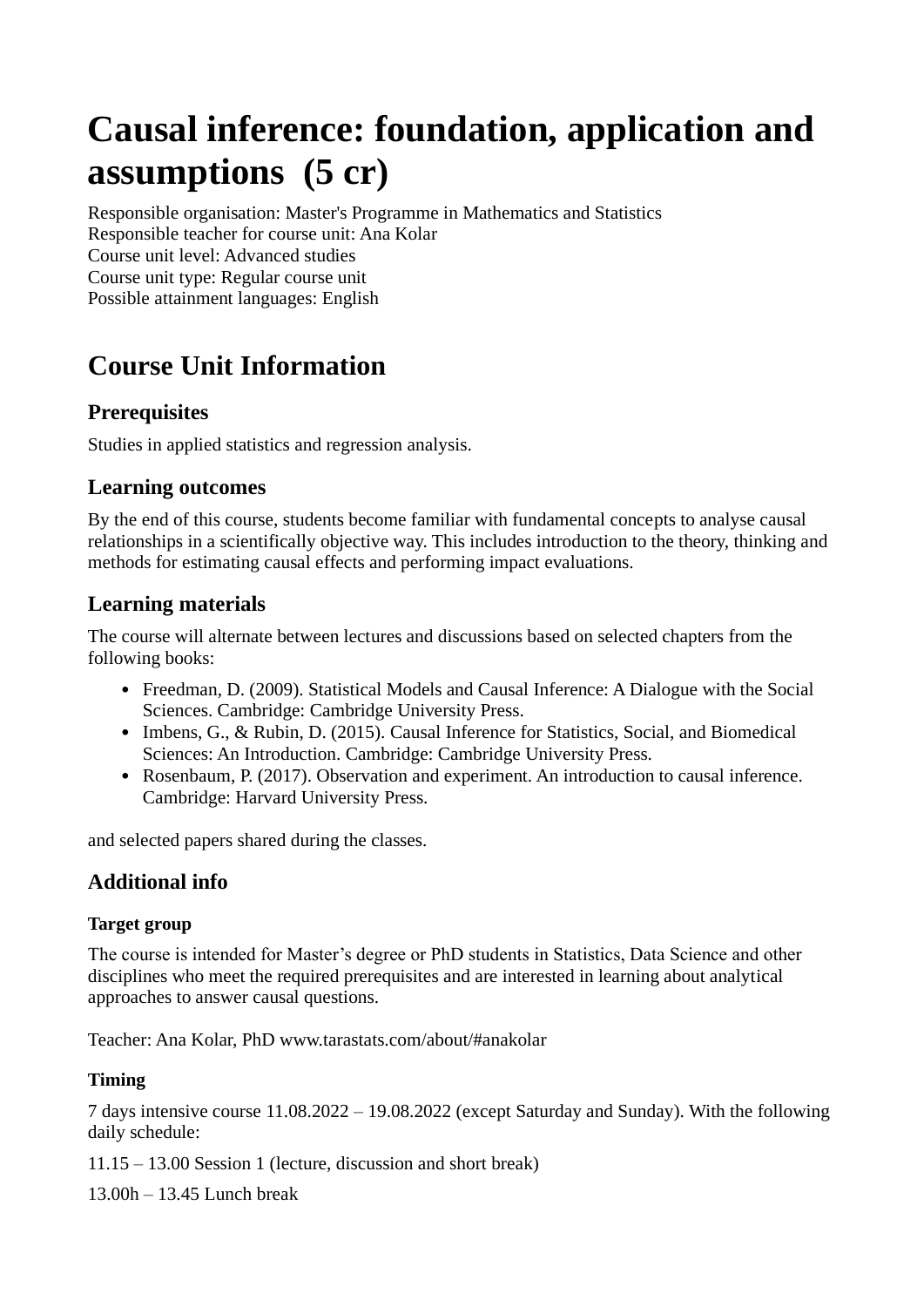13.45h – 15.30h Session 2 (lecture, discussion and short break)

#### **Contents**

This course provides an introduction to causal inference theory, methodology and thinking using experimental and observational data. We use examples from a variety of fields, such as, health, economics and public policy, to discuss complexities of causal effect studies and conclusion making.

Day 1-2: Causality, Causal Thinking and Scientific Design in Causal Inference

We look at causality from a philosophical and scientific perspective, and explore the science of causal thinking, with a particular interest to learn about the impact that causal thinking has on scientific inquiry.

We continue with the definition of *what is 'causal' in statistical terms* and introduce the *causal design.* We present Potential Outcomes and its crucial extension: the Rubin Causal Model. We show the important difference between observational and experimental data when it comes to analysing causal relationships.

------------------------------------------------------------------------------------------------------------------------

Day 3-4: Casual Inference Requires Modern Statistical Thinking

The development of modern statistical science goes back to  $20<sup>th</sup>$  century with classical contributions such as Student's t-test (1908), Fisher's randomisation (1925) and Rubin's Causal Model (Holland, 1986; Imbens&Rubin, 2010). These contributions had a profound impact on development of modern sampling theories, as also theories for handling missing data. The modern statistical science emphasizes the importance of a carefully designed study and for that matter requires from researchers to be familiar with statistical thinking needed in modern statistical science, i.e., modern statistical thinking.

During these two days, we explore *why causal inference without modern statistical thinking is not productive* (in terms of obtaining trustworthy data insights).

We start by introducing the key concepts of modern statistical thinking and continue with important contributions of the modern statistical science that have a significant impact on development of the modern statistical thinking. We put emphasis on aspects that are crucial to analysis of causal relationships, causal-effect studies and impact evaluations.

------------------------------------------------------------------------------------------------------------------------

Day 5-6: Assumptions and Bias in Causal Inference

Due to assumptions playing a major role in causal inference: "*Causal inference without assumptions is mission impossible*", we make an effort to understand this profound limitation by discussing different types of biases, ways to control for, as also by looking at different approaches to Sensitivity Analysis of causal claims.

**------------------------------------------------------------------------------------------------------------------------**

Day 7: Designing A Study – Causal Inference With Observational Data

During our last day, we make an attempt to design a causal inference study. The focus of these